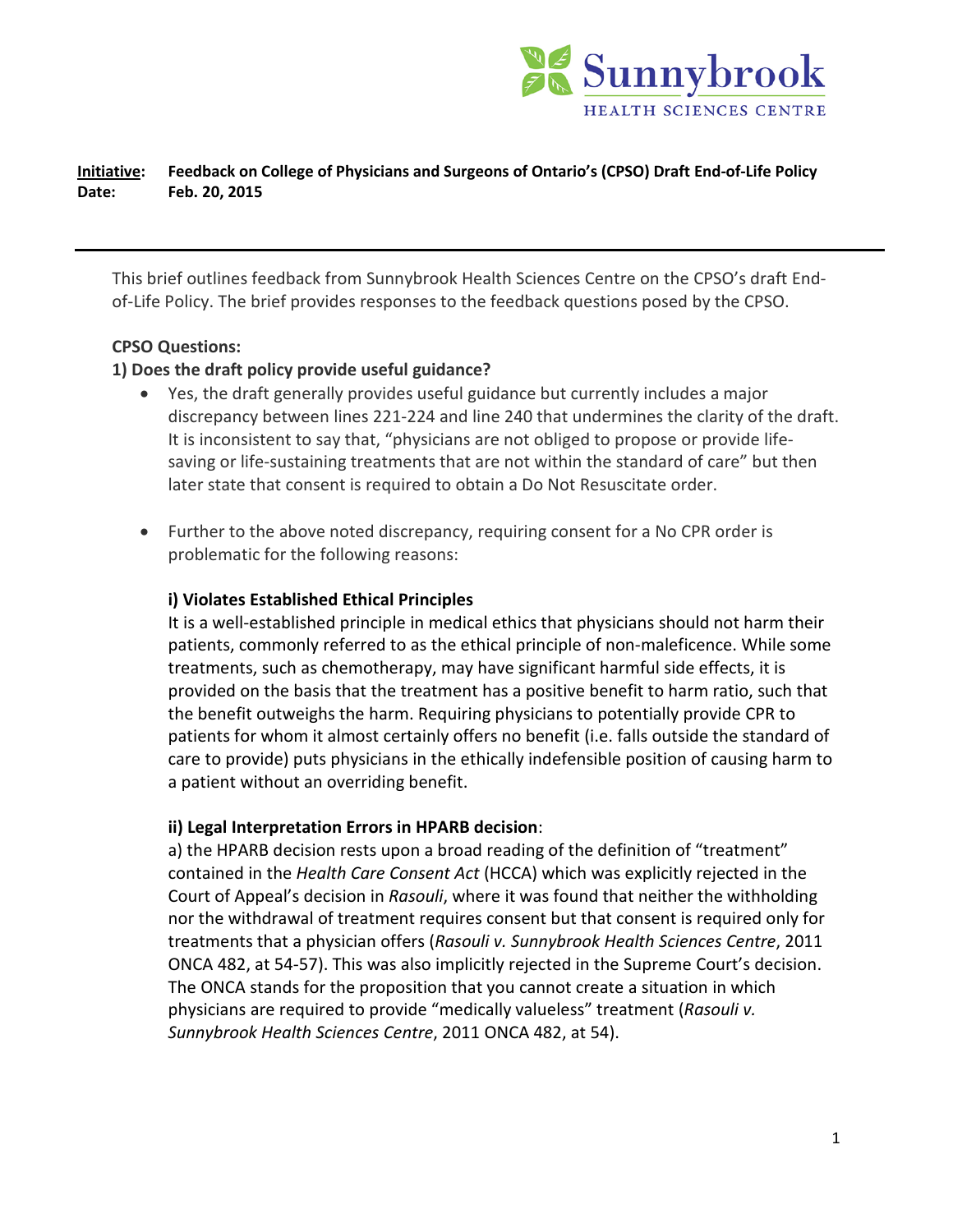

b) The Supreme Court stated that its decision "does not stand for the proposition that consent is required under the HCCA for withdrawals of other medical services or in other medical contexts" (*Cuthbertson & Rubenfeld v. Rasouli* 2013 SCC 53, at 70)

c) There is no decided case in which a court has held that the HCCA requires consent for not offering treatments. The HPARB decision errs in holding that the Supreme Court's decision in *Rasouli* has this effect.

d) HPARB appears to have interpreted the Substitute Decision-Maker's request for a full code and documentation to this effect in the medical chart to constitute an offer to provide CPR when per the HCCA; only a health care practitioner can propose a treatment."…[F}ull code instructions are apparent at numerous points in the patient's chart…The progress notes made on that date…states clearly: "CODE STATUS: Daughter wants FULL CODE: (EGJW v MGC, 2014 CanLII 49888 (ON HPARB), at 37). However, the HCCA is clear that the obligation belongs to the health care practitioner to propose a treatment (HCCA s2.1 & s10.1). While a patient or SDM can request a treatment; this request does not fall under the HCCA until it is proposed by a health care practitioner that is offering the treatment.

# **iii) The HCCA's Definition of "Plan of Treatment" is Permissive with Respect to Withholding or Withdrawing treatment**

a) The s2.1 definition of plan of treatment from the HCCA states the following: "plan of treatment" means a plan that,

- (a) is developed by one or more health practitioners,
- (b) deals with one or more of the health problems that a person has and may, in addition, deal with one or more of the health problems that the person is likely to have in the future given the person's current health condition, and
- (c) provides for the administration to the person of various treatments or courses of treatment and *may* [emphasis added], in addition, provide for the withholding or withdrawal of treatment in light of the person's current health condition; ("plan de traitement")"
	- The permissive word "may" means that all instances of withholding or withdrawal of treatment do not fall under the definition of plan of treatment and therefore, consent is not always required. The *Rasouli* ruling is narrowly tailored to address only the withdrawal of life-sustaining treatments. This was largely on the basis that the withdrawal of life support entails physical interference with the patient's body, whereas this is not relevant in the case of withholding CPR.
	- Where the plan of treatment that previously included CPR changes due to the patient's condition; and it falls within in the standard of care to not offer CPR; and the treatment has not yet been initiated, a new plan of treatment offered by the physician that includes withholding treatment does not require consent.